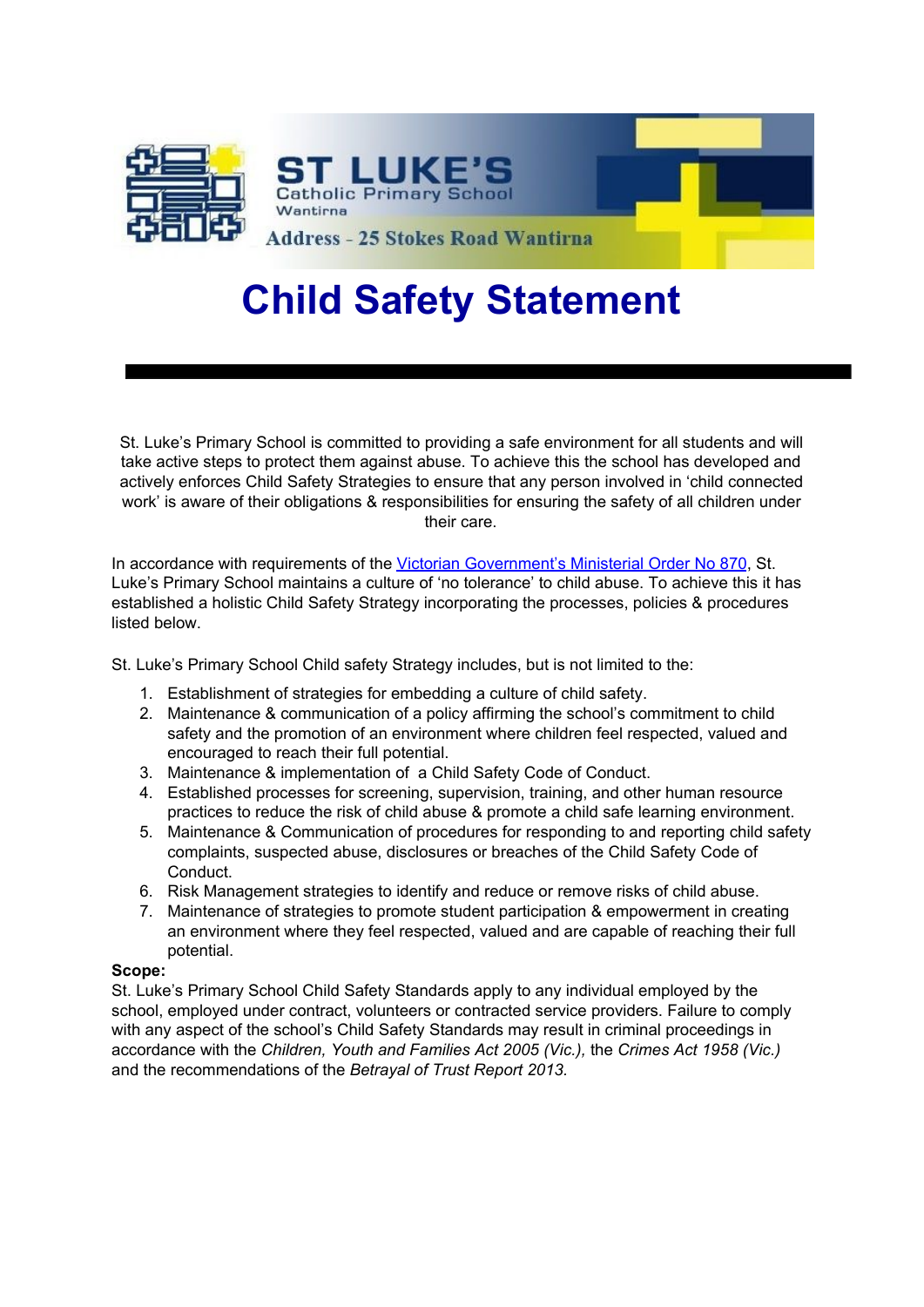## **Definitions**

Child: Any child or young person enrolled as a student at the school.

Child Connected Work: Work authorised by the school's Principal, members of the Leadership Team or Board performed by an adult in the school environment while children are present or are reasonably expected to be present.

Child Abuse: Includes:

a. Any Act committed against a child involving:

i.A sexual offence

ii.An offence under section 49B(2) of the Crimes Act 1958 (grooming)

b. The infliction, on a child of:

i.Physical violence

ii.Serious emotional or psychological harm

b. Serious Neglect of a child.

Child Neglect: The failure by a parent or caregiver to provide a child, where they are in a position to do so, with conditions that are culturally accepted as being essential for their physical and emotional development and wellbeing.

Child Physical Abuse: Generally, child physical abuse refers to the non-accidental use of physical force against a child that results in harm to the child. Physically abusive behaviours include shoving, hitting, slapping, shaking, throwing, punching, kicking, biting, burning, strangling and poisoning. The fabrication or induction of an illness by a parent or carer (previously known as Munchausen syndrome by proxy) is also considered physically abusive behaviour.

Child Protection: Statutory services designed to protect children who are at risk of serious harm.

Child Sexual Abuse: Any sexual activity between a child under the age of consent (16) and an adult or older person (i.e. a person five or more years older than the victim) is child sexual abuse. Child sexual abuse can also be:

- Any sexual behaviour between a child and an adult in a position of power or authority over them (e.g. a teacher); the age of consent laws do not apply in such instances due to the strong imbalance of power that exists between young people and authority figures, as well as the breaching of both personal and public trust that occurs when professional boundaries are violated.
- Any sexual behaviour between a child and an adult family member, regardless of issues of consent, equality or coercion.
- Sexual activity between peers that is non-consensual or involves the use of power or coercion.
- Non-consensual sexual activity between minors (e.g. a 14-year-old and an 11-year-old), or any sexual behaviour between a child and another child or adolescent who, due to their age or stage of development, is in a position of power, trust or responsibility over the victim. Sexual activity between adolescents at a similar developmental level is not considered abuse.

Child Safety: Encompasses matters relating to protecting all children from child abuse, managing the risk of abuse, providing support to a child at risk of child abuse and responding to incidents or allegations of child abuse.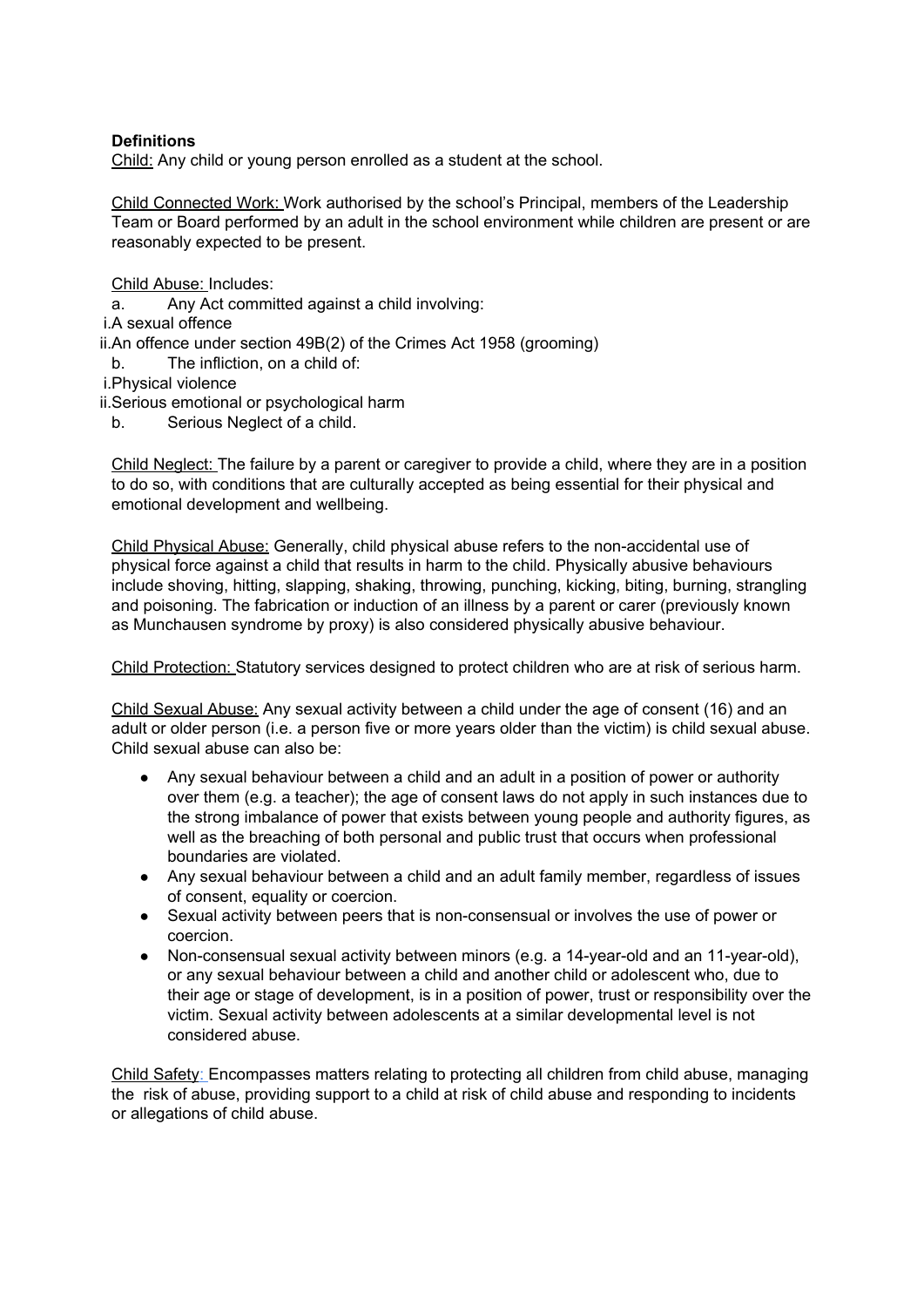Mandatory Reporting: The legal requirement to report suspected cases of child abuse and neglect is known as mandatory reporting. Mandated persons include teachers, nurses, police, psychologists, psychiatrists and medical practitioners.

Reasonable Belief: When a staff member is concerned about the safety and wellbeing of a child, they must assess that concern to determine if a report should be made to the relevant agency. This process of considering all relevant information and observations is known as forming a 'reasonable belief'. A 'reasonable belief' or a 'belief on reasonable grounds' is not the same as having proof, but is more than mere rumour or speculation. A 'reasonable belief' is formed if a reasonable person in the same position would have formed the belief on the same grounds.

School Environment: Any physical or virtual place made available or authorised by the school for use by a child during or outside of school hours including:

- a. A campus of the school
- b. Online school environments, including email & intranet systems

c. Other locations provided by the school for a child's use including school camps, sporting events, excursions, competitions, school community and other events.

School Staff: Any individual working in the school environment who is:

- a. Directly engaged or employed by the school Principal or Board
- b. A volunteer or contracted service provider
- c. A minister of religion.

# **Our School's Commitment to Ensuring Child Safety**

All students enrolled at St. Luke's Primary School have the right to feel safe. The wellbeing of students will always be our school's first priority. The school aims to create a child safe environment where children feel valued & respected by committing to the following arrangements for students, parents, carers, staff members, clergy, volunteers and contractors.

## **Our Commitment to our Students**

- We commit to the safety and wellbeing of all students enrolled in our school.
- We commit to providing students with positive and nurturing experiences.
- We commit to listening to students and empowering them by taking their views seriously, and addressing any concerns that they raise with us.
- We commit to taking action to ensure that students are protected from abuse or harm.
- We commit to teaching students the necessary skills and knowledge to understand and maintain their personal safety and wellbeing.
- We commit to seeking input and feedback from students regarding the creation of a safe school environment.

## **Our Commitment to Parents and Carers**

- We commit to communicating honestly and openly with parents and carers about the wellbeing and safety of their children.
- We commit to engaging with, and listening to, the views of parents and carers about our child-safety practice, policies and procedures.
- We commit to transparency in our decision-making with parents and carers where it will not compromise the safety of children or young people.
- We commit to acknowledging the cultural diversity of students and families, and being sensitive to how this may impact on student safety issues.
- We commit to continuously reviewing and improving our systems to protect children from abuse.

# **Our Commitment to our School Employees, Clergy, CRTs, Volunteers & Contractors**